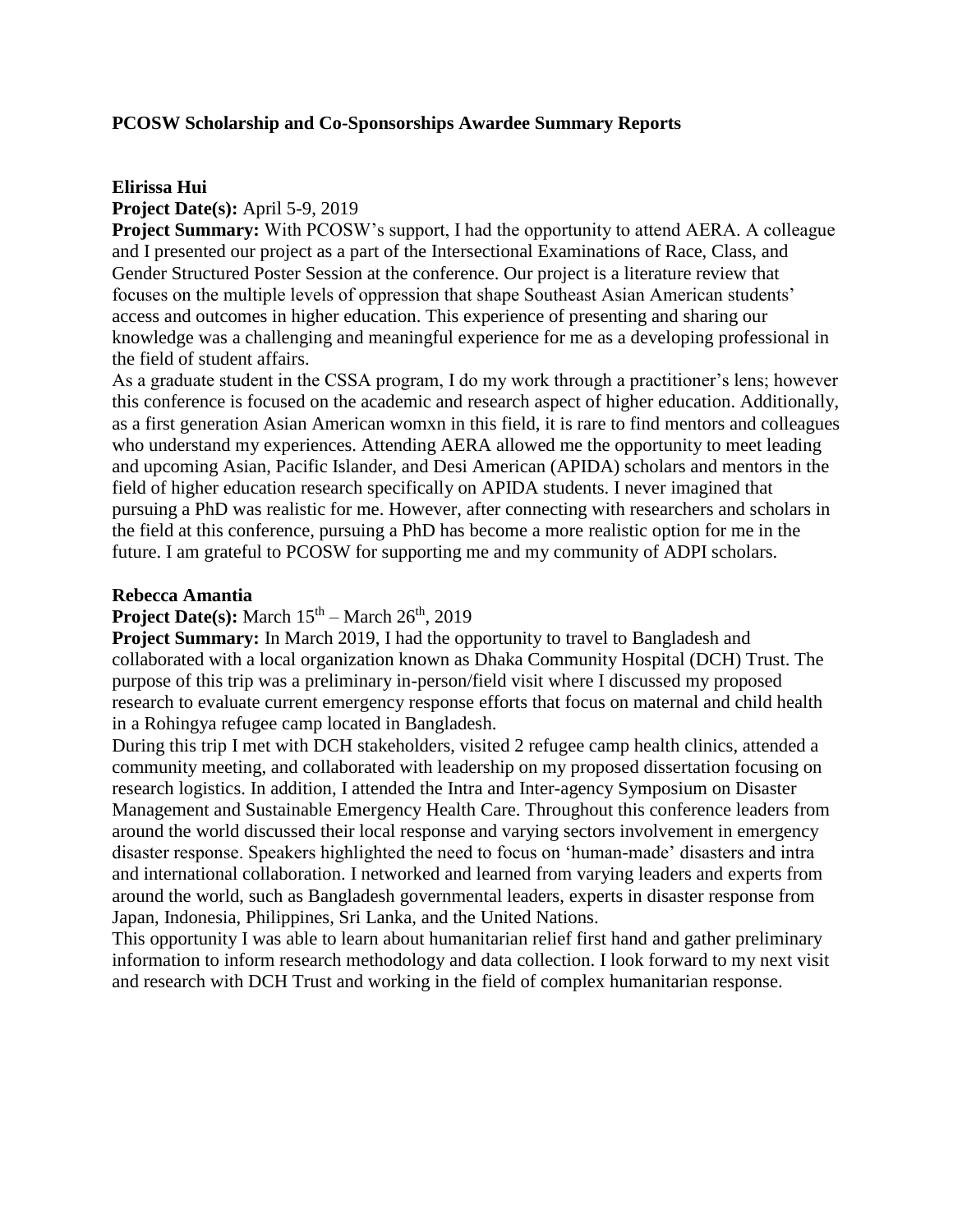### **Vanessa Constant**

**Project Date(s):** Workshop Dates: March 20 – 22, 2019 Travel Dates: March 19, 2019 & March 23, 2019

**Project Summary:** Thanks to the PCOSW, I was able to attend the second in-person component of a Team Science and Cross-Disciplinary Problem-Solving Professional Development Training on Virginia's Eastern Shore this March. The workshop, co-hosted by Virginia Sea Grant, Virginia Institute of Marine Science, Virginia Commonwealth University, University of Virginia, and University of Central Florida, brought together graduate students and faculty from distinct disciplinary backgrounds to explore and practice team science. We unified our interests to create an integrated coastal resilience conceptual framework, produce novel research questions, and propose ideas for enhancing coastal resilience based on community identified needs in one of Virginia's rural coastal communities. It was a great opportunity to learn from and work with social scientists, lawyers, engineers, architects, and others (all in one place) and to develop additional tools for teamwork and consensus building. It was particularly useful to be able to engage with perspectives and disciplines different from my own in an effort to achieve novel, cross-disciplinary outcomes to the wicked problems of our present and future. I am grateful for this opportunity and to have had the support of the PCOSW.

# **Abigail Essinger**

### **Project Date(s):** March 3-6, 2019

**Project Summary**: For this project, we created a presentation titled, "Reading between the Lines: A Discussion on Language" that was presented at the 2019 ACPA national conference. My colleague, Maddie White, and I travelled to Boston, MA at the beginning of March to attend and present at the conference.

The purpose of our presentation was to call attention to the language and phrasing that we use in all-campus announcements, specifically following emotionally-charged incidents. For this presentation we chose to focus on messaging that was released by university presidents and leadership in the PAC 12 following the 2016 Presidential election.

During our presentation, we asked attendees to analyze and provide feedback on two different statements. We then encouraged folks to offer critiques, praise or questions that came up for them as they were reading. Though this presentation dealt with high level messaging, it was geared toward graduate students. Being conscious early in our careers about the language and phrasing that we use to communicate with students will carry with us as we continue into higher level positions. We must be intentional, authentic and take care to hold and support our students in the best ways that we can, starting with our words.

# **Madelaine White**

#### **Project Date(s):** March 3 – 6, 2019

**Project Summary:** With funding assistance from the PCOSW, I was able to attend the ACPA Annual Convention in Boston, Massachusetts. This conference offered me the opportunity to attend multiple educational sessions, speakers, and events relating to my future career in student affairs (topics included free speech on college campuses, best practices in parent/family programming, and equitable student leadership). The time spent learning and networking with colleagues and leaders within my field was priceless.

Additionally, I presented an educational session titled, "Reading Between the Lines: A Discussion About Language." My co-presenter and I spoke to how language is often used by